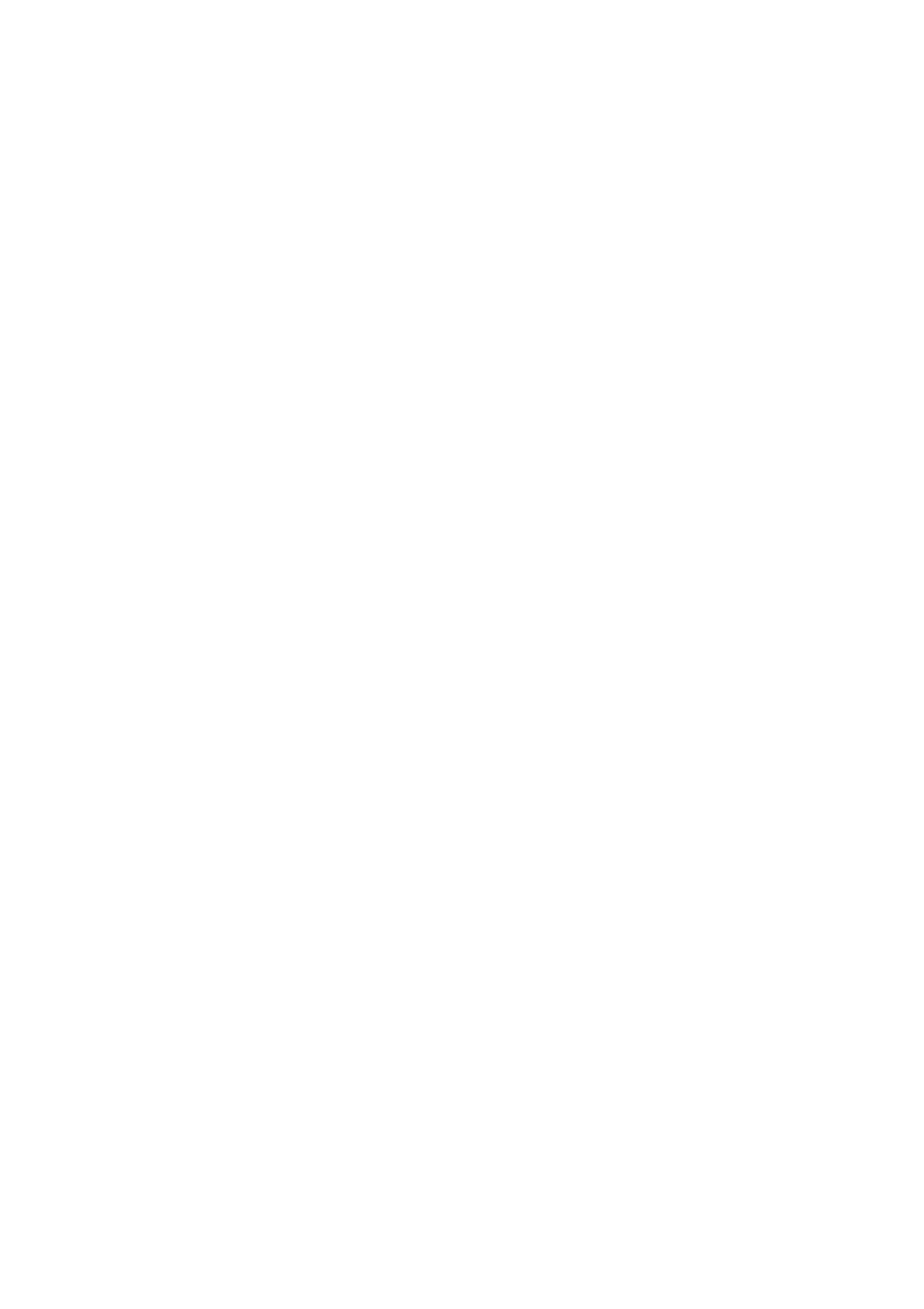| Copyright                        | © 29SEP16 Clare Controls, LLC. All rights reserved.                                                                                                                                                                         |  |
|----------------------------------|-----------------------------------------------------------------------------------------------------------------------------------------------------------------------------------------------------------------------------|--|
|                                  | This document may not be copied in whole or in part or<br>otherwise reproduced without prior written consent from<br>Clare Controls, Inc., except where specifically permitted<br>under US and international copyright law. |  |
| <b>Trademarks and</b><br>patents | HDMI 4x4 Matrix Switcher, Model CM-MT4420-HD name is<br>a trademark of Clare Controls, LLC.                                                                                                                                 |  |
|                                  | Other trade names used in this document may be<br>trademarks or registered trademarks of the manufacturers or<br>vendors of the respective products.                                                                        |  |
| <b>Manufacturer</b>              | Clare Controls, LLC.<br>7519 Pennsylvania Ave., Suite 104, Sarasota, FL 34243,<br>USA                                                                                                                                       |  |
| <b>Contact information</b>       | For contact information, see www.clarecontrols.com.                                                                                                                                                                         |  |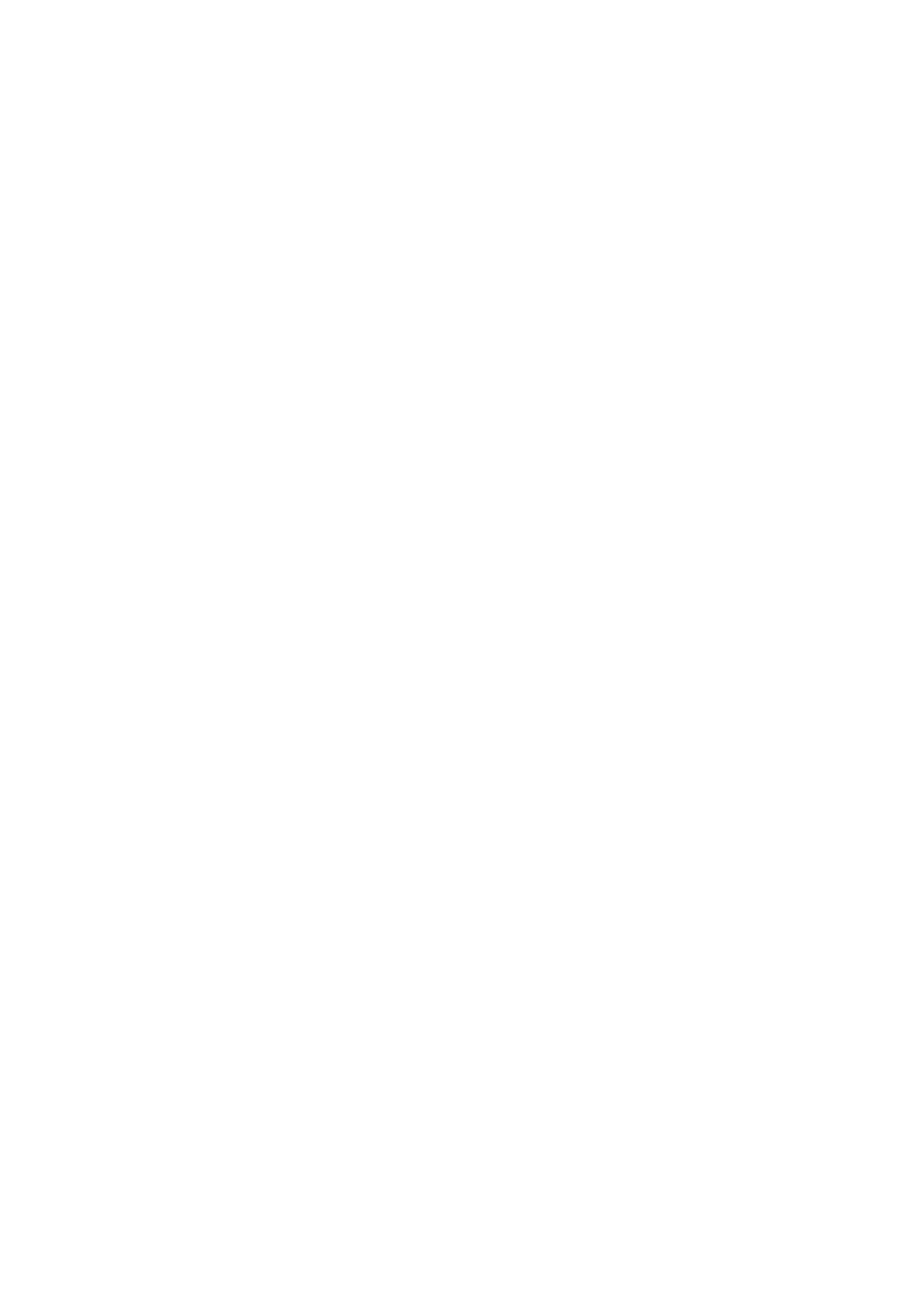# **Content**

## **Limitation of liability...ii**

## **Introduction...1**

Features<sub>1</sub> Package contents...1

### **Product appearance...2**

Front panel...2 Rear panel...3

## **System connection...3**

Usage precautions...3 Connecting the RS232 communication port...4 Connecting with the computer...5 System diagram...6 Connection procedure...6

## **EDID management...7**

EDID automatic handshake...7

## **System applications...8**

## **System operations...8**

**IR controls...9** Using the IR remote...9

## **Communication protocol and command codes...10**

### **Specifications...13**

### **Panel drawing...14**

## **Troubleshooting and maintenance...14**

### **Safety operation guide...15**

## **After-sales service...16**

Warranty information...16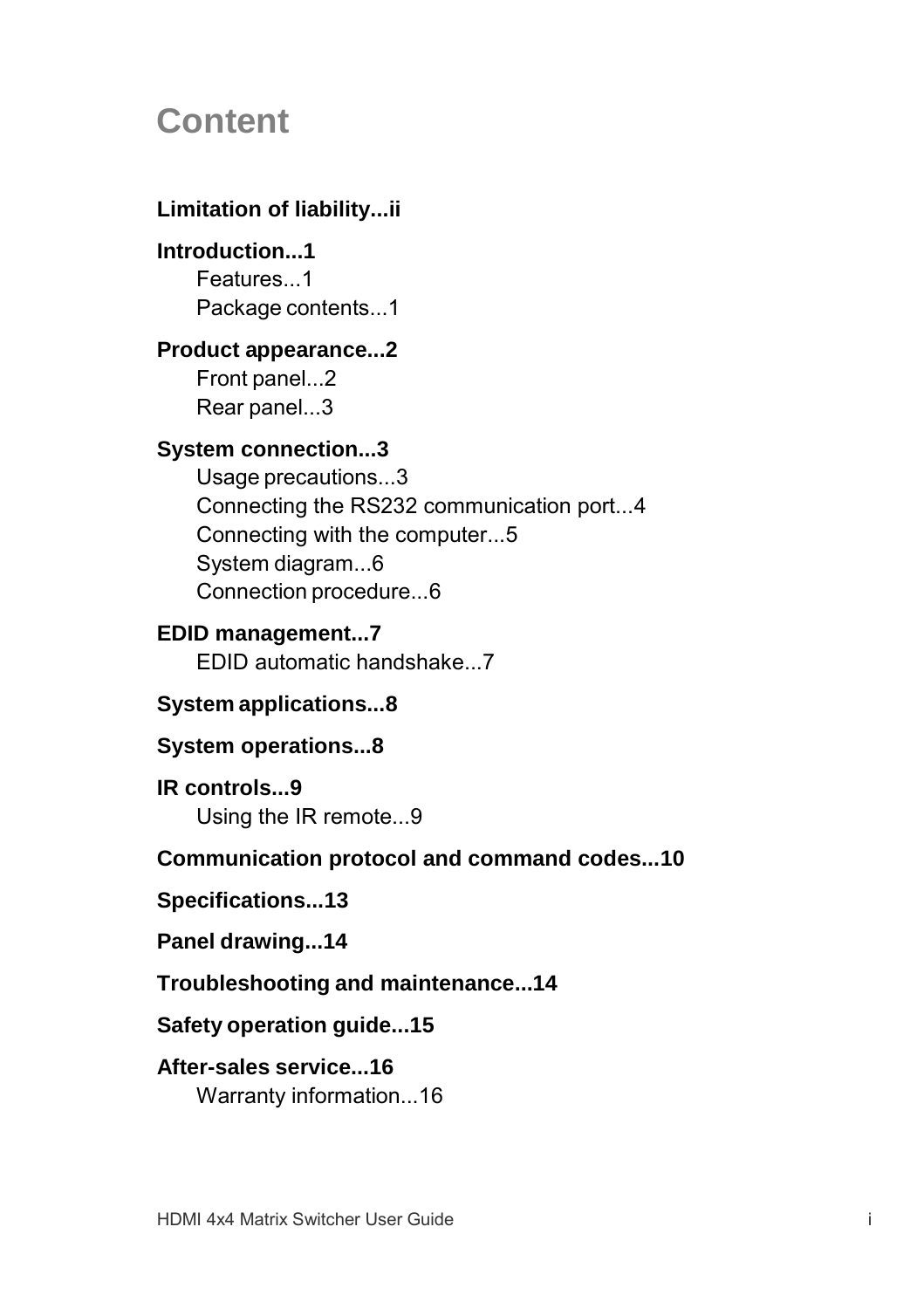# **Limitation of liability**

To the maximum extent permitted by applicable law, in no event will Clare Controls, LLC. be liable for any lost profits or business opportunities, loss of use, business interruption, loss of data, or any other indirect, special, incidental, or consequential damages under any theory of liability, whether based in contract, tort, negligence, product liability, or otherwise. Because some jurisdictions do not allow the exclusion or limitation of liability for consequential or incidental damages the preceding limitation may not apply to you. In any event the total liability of Clare Controls, LLC. shall not exceed the purchase price of the product. The foregoing limitation will apply to the maximum extent permitted by applicable law, regardless of whether Clare Controls, LLC. has been advised of the possibility of such damages and regardless of whether any remedy fails of its essential purpose.

Installation in accordance with this manual, applicable codes, and the instructions of the authority having jurisdiction is mandatory.

While every precaution has been taken during the preparation of this manual to ensure the accuracy of its contents, Clare Controls, LLC. assumes no responsibility for errors or omissions.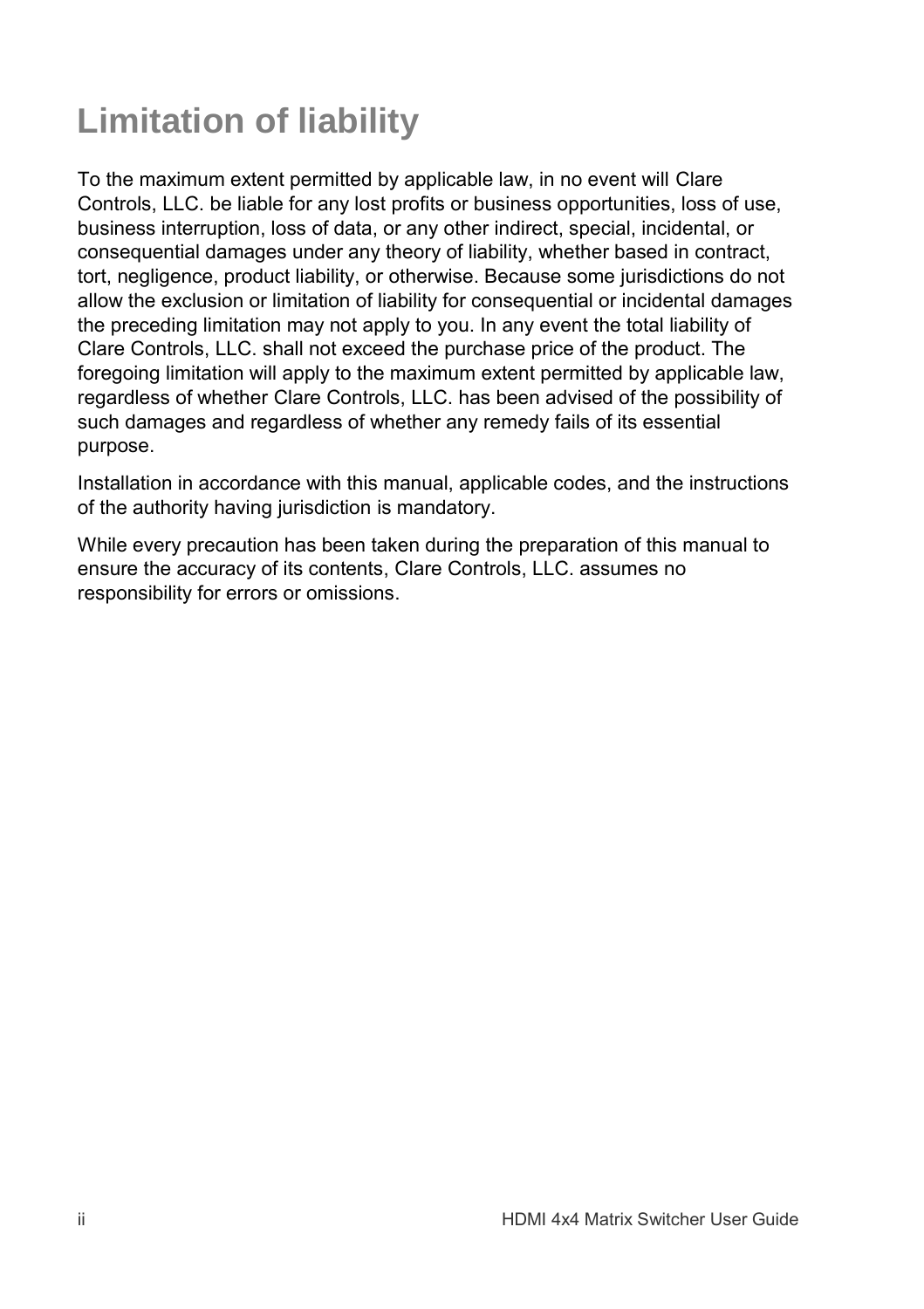# **Introduction**

The HDMI 4x4 is a matrix switcher with four, female HDMI inputs and four, female HDMI outputs. It enables cross-point switching from any input to any output, or all outputs, and supports 3D, 4K x 2K, and 1080P. It can be used in both residential and commercial applications to allow sharing of HD source content to multiple displays.

## **Features**

- HDMI 1.4a, supports 3D.
- HDTV compatible with high definition transmission resolution up to 1920 x 1200 at 60 Hz, and supports 1080P.
- HDCP compliant and DVI compatible, supporting DVI1.0.
- RS232 controllable EDID management.
- Supports firmware upgrade via USB port on front panel.
- HDMI switcher is controllable via RS232, IR (remote included), or the front panel.
- RS232 serial control port for serial commands and third-party control.
- RS232 controllable front panel security lock to avoid unauthorized or accidental use when the matrix is installed in an unsecure environment.
- Built-in gain compensation technique and synchronous signal correction technology. Switching speed is less than 200 ns (maximum).
- LCD screen shows real-time connection status, switching status, whether input/ output signal is with HDCP, and output resolution.

## **Package contents**

- 1 x serial cable
- 1 x IR remote
- 1 x remote IR receiver
- 1 x mounting bracket set
- 4 x plastic feet
- 1 x power supply
- 4 x power supply adapters
- 1 x user manual

**Notes:** Please verify that the product and all the accessories are included. If not, contact your dealer.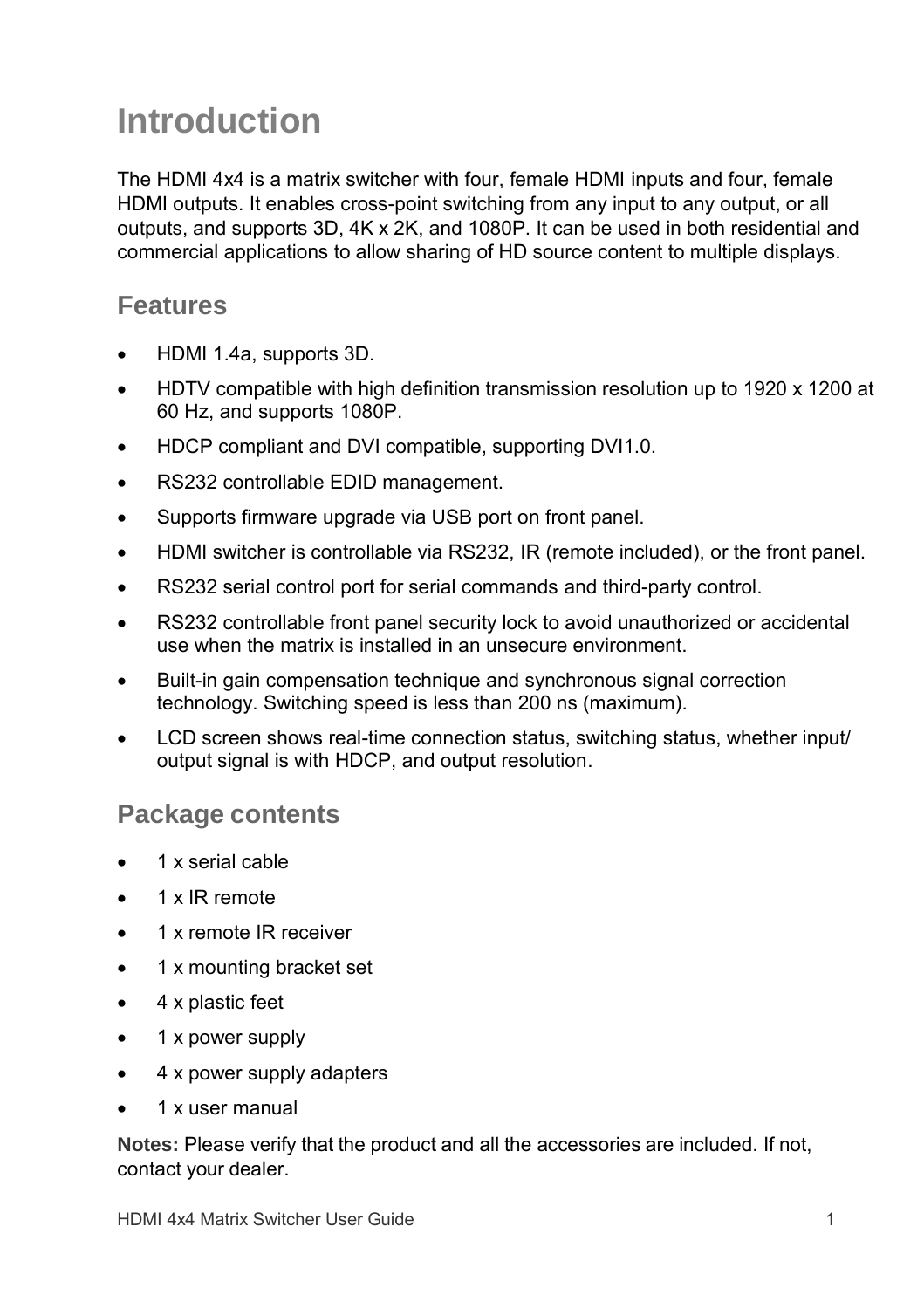# <span id="page-7-1"></span>**Product appearance**

## <span id="page-7-0"></span>**Front panel**

### **Figure 1: Front panel of the HDMI 4x4 switcher**



| (1) | Firmware             | Micro USB port for updating firmware.                                                                                                                                                                                                                                                                                                      |  |
|-----|----------------------|--------------------------------------------------------------------------------------------------------------------------------------------------------------------------------------------------------------------------------------------------------------------------------------------------------------------------------------------|--|
| (2) | Power indicator      | Power 'on' indicator light.                                                                                                                                                                                                                                                                                                                |  |
| (3) | IR receiver          | IR receive window                                                                                                                                                                                                                                                                                                                          |  |
| (4) | <b>LCD</b> indicator | Shows real-time system status.                                                                                                                                                                                                                                                                                                             |  |
| (5) | <b>INPUTS</b>        | <b>Normal mode:</b> Input buttons range from 1 to 4.<br>Inquire mode: Press and hold "SELECT" for 3 seconds to enter<br>this mode to check connection status, switching status, HDCP<br>and output resolution. Press $\blacktriangle \blacktriangleright$ to change menus and $\blacktriangle \blacktriangleright$ to<br>change selection. |  |
| (6) | <b>OUTPUTS</b>       | Output buttons range from 1 to 4.                                                                                                                                                                                                                                                                                                          |  |
| (7) | <b>FUNCTION</b>      | <b>SELECT:</b> Used to transfer video and audio signal (HDMI) from<br>an input to an output.                                                                                                                                                                                                                                               |  |
|     |                      | <b>Example:</b> To transfer both the video and audio signals from input<br>channel 3 to output channel 4, press Input $3 + SELECT +$<br>Output 4.                                                                                                                                                                                          |  |
|     |                      | <b>GLOBAL:</b> Used to transfer video and audio signal (HDMI) of an<br>input channel to all output channels.                                                                                                                                                                                                                               |  |
|     |                      | <b>Example:</b> To transfer HDMI signal from input channel 2 to all<br>output channels, press Input 2 + GLOBAL.                                                                                                                                                                                                                            |  |
|     |                      | EDID: Used to manually control EDID management.                                                                                                                                                                                                                                                                                            |  |
|     |                      | <b>Example:</b> To learn the EDID data of the display on output<br>channel 2 to input channel 3, press Input $3 + E$ DID + Output 2.                                                                                                                                                                                                       |  |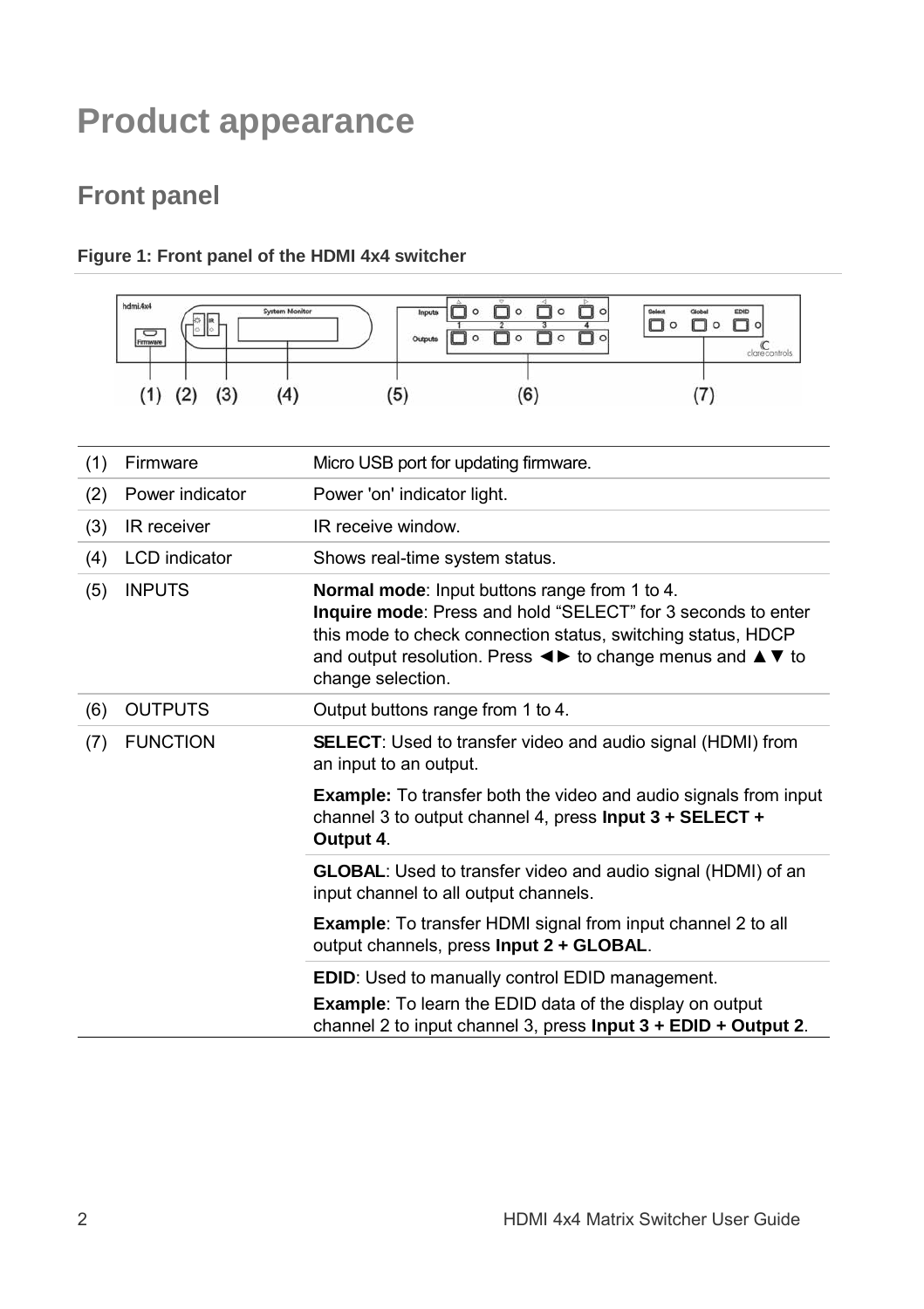## **Rear panel**

| $\epsilon$<br><b>AB</b><br>$\Theta$ | Inputs<br>O <sub>2</sub><br>O <sub>3</sub><br>O <sub>1</sub><br>(2)                              | $\overline{O}$ 2<br>Outputs<br>O <sub>3</sub><br>O <sub>4</sub><br>O <sub>1</sub><br>O <sub>4</sub><br>lo<br><br>l —<br>IR EYE<br><b>RS232</b><br>DV, 12V<br>(3)<br>(4)<br>(5)<br>(6)                    |  |  |
|-------------------------------------|--------------------------------------------------------------------------------------------------|----------------------------------------------------------------------------------------------------------------------------------------------------------------------------------------------------------|--|--|
| (1)                                 | <b>GROUND</b>                                                                                    | Connection point for equipment grounding.                                                                                                                                                                |  |  |
| (2)                                 | <b>INPUTS</b><br>Four HDMI input ports. Connect them to the HDMI ports on the<br>signal sources. |                                                                                                                                                                                                          |  |  |
| (3)                                 | <b>OUTPUTS</b>                                                                                   | Four HDMI output ports. Connect them to the HDMI ports on the<br>output source devices.                                                                                                                  |  |  |
| (4)                                 | <b>IR EYE</b>                                                                                    | A .25 in. mono jack for rear connection of IR control.                                                                                                                                                   |  |  |
| (5)                                 | <b>RS232</b>                                                                                     | The serial port for unit control, 9-pin female connector. Connects<br>with a control device, such as a PC.<br>Note: Be sure to fill in the corresponding communication protocol<br>parameters correctly. |  |  |
| (6)                                 | Power input                                                                                      | Connect with the power adaptor. Indicator light is on when the<br>switcher is powered. Be sure to use the adapter that came with the<br>unit.                                                            |  |  |

#### **Figure 2: Rear panel of the HDMI 4x4 switcher**

# **System connection**

## **Usage precautions**

- The system should be installed in a clean environment with the property temperature and humidity controlled.
- All devices should be connected before powering on.
- The Cat5e/Cat6 terminations for HDBaseT devices should be a straight-thru TIA/EIA T568B standard.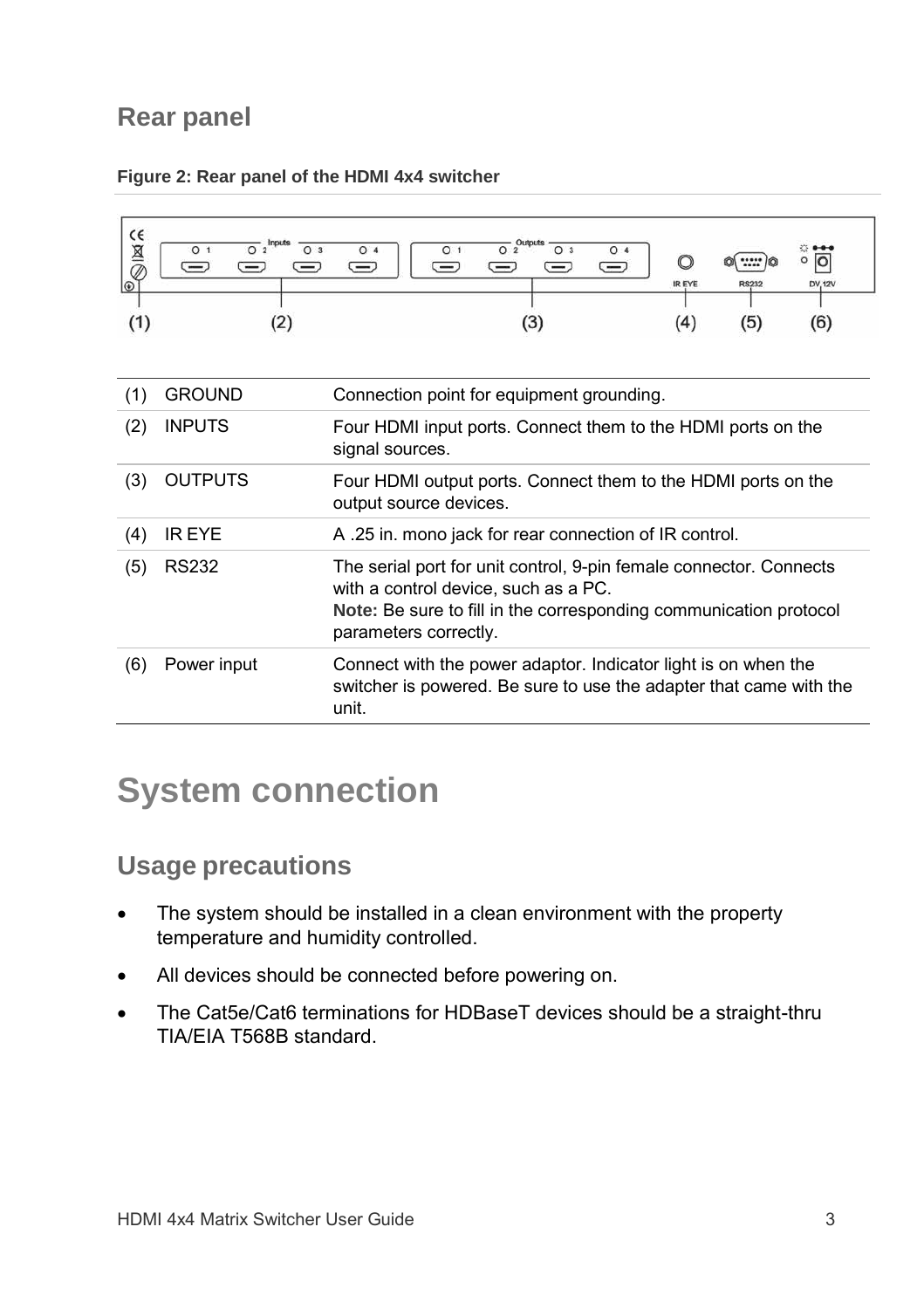# **Connecting the RS232 communication port**

You can use the front-mounted buttons to control the switcher. However, you can also perform control functions via a control system (Clare Controls, Crestron, Control4, etc.) using its RS232 communication port. The RS232 communication port is a female, 9-pin D connector (DB9). As shown in the table below, only pins 2, 3, and 5 are used. The standard functions of Tx, Rx, and Gnd apply.

| No. | Pin       | <b>Function</b> |
|-----|-----------|-----------------|
| 1   | N/u       | Unused          |
| 2   | Tx        | Transmit        |
| 3   | <b>Rx</b> | Receive         |
| 4   | N/u       | Unused          |
| 5   | Gnd       | Ground          |
| 6   | N/u       | Unused          |
| 7   | N/u       | Unused          |
| 8   | N/u       | Unused          |
| 9   | N/u       | Unused          |
|     |           |                 |

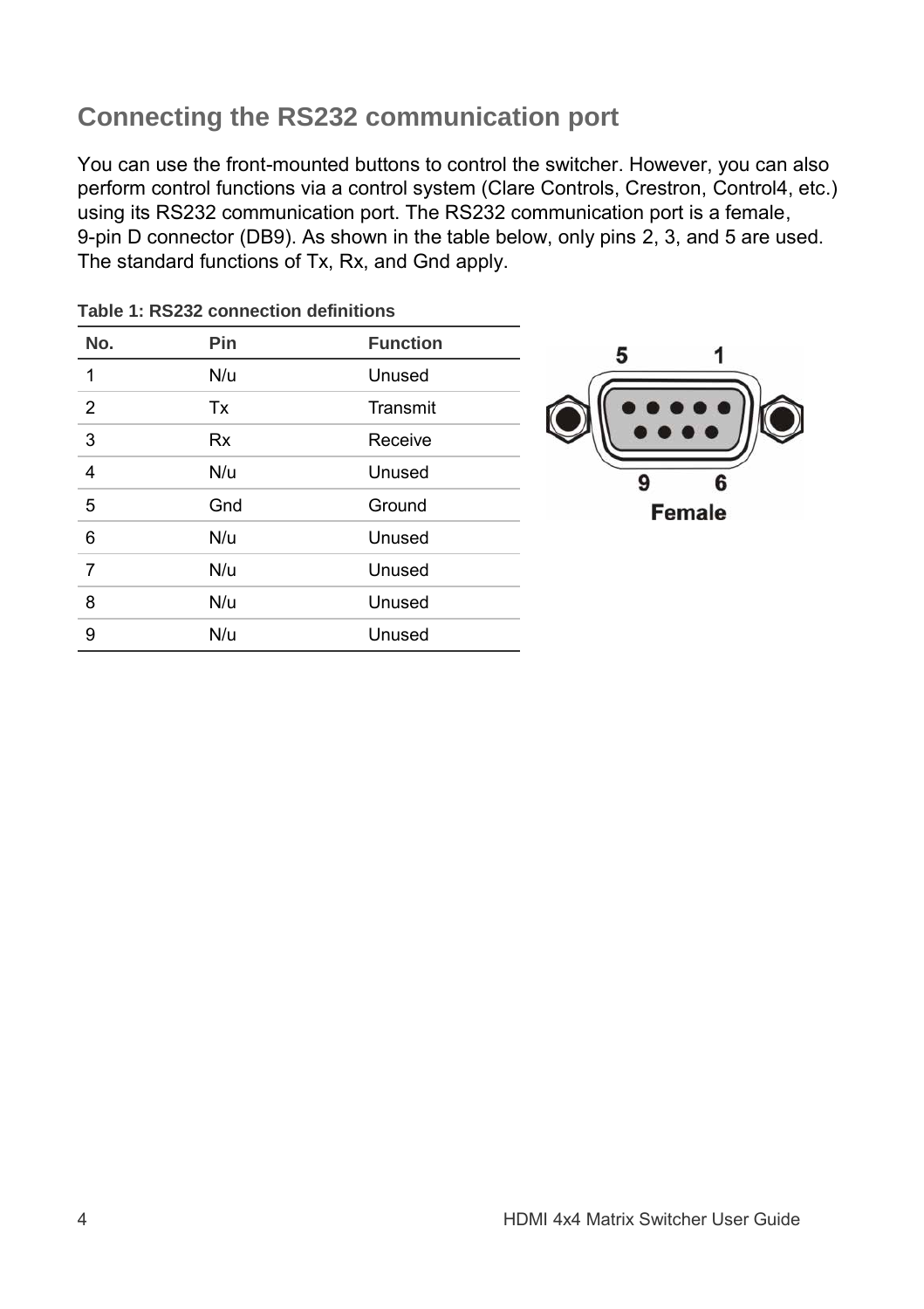# **Connecting with the computer**

The switcher can be controlled via a computer COM port. However, another scenario is to use a third-party control system such, as Clare Controls, Crestron, or Control4. The RS232 protocols required for these systems are listed in the section ["Communication protocol and command codes"](#page-15-0) on page [10.](#page-15-0) Use a straight-thru RS232 cable (non-null modem) to connection to these systems, unless otherwise stated by the control system's manufacturer.

#### **Figure 3: Switcher connecting to the computer**

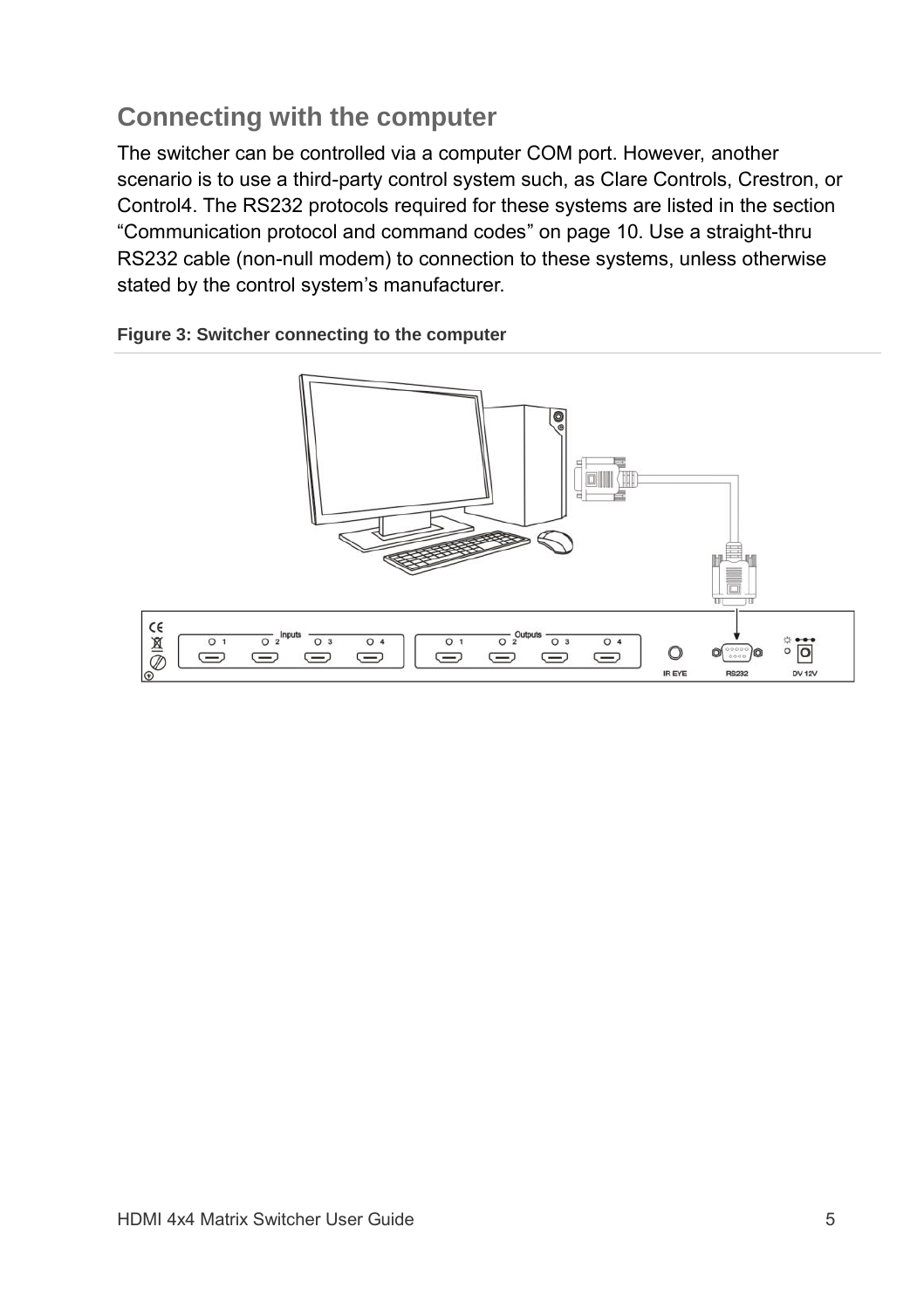## **System diagram**

The 4x4 switcher allows up to four HDMI sources (Blu-ray DVD, tablet, digital camcorder, PC, etc.) to be routed to any or all of the four HDMI destinations (HDTV, projector, AV receiver, etc.). The diagram below shows an example of possible connections.

#### **Figure 4: System diagram**



## **Connection procedure**

- 1. Connect the HDMI sources (e.g., DVD) to the HDMI "INPUTS" on the SWITCHER with the HDMI cables.
- 2. Connect the HDMI displays to the HDMI "OUTPUTS" on the SWITCHER with HDMI cables.
- 3. Connect the RS232 port on the SWITCHER to a control device with a serial cable (included). Control SWITCHER via the control device (e.g., a PC).
- 4. Connect an IR receiver to the IR Eye port (optional).
- 5. Connect the power adapter (included) to the switcher.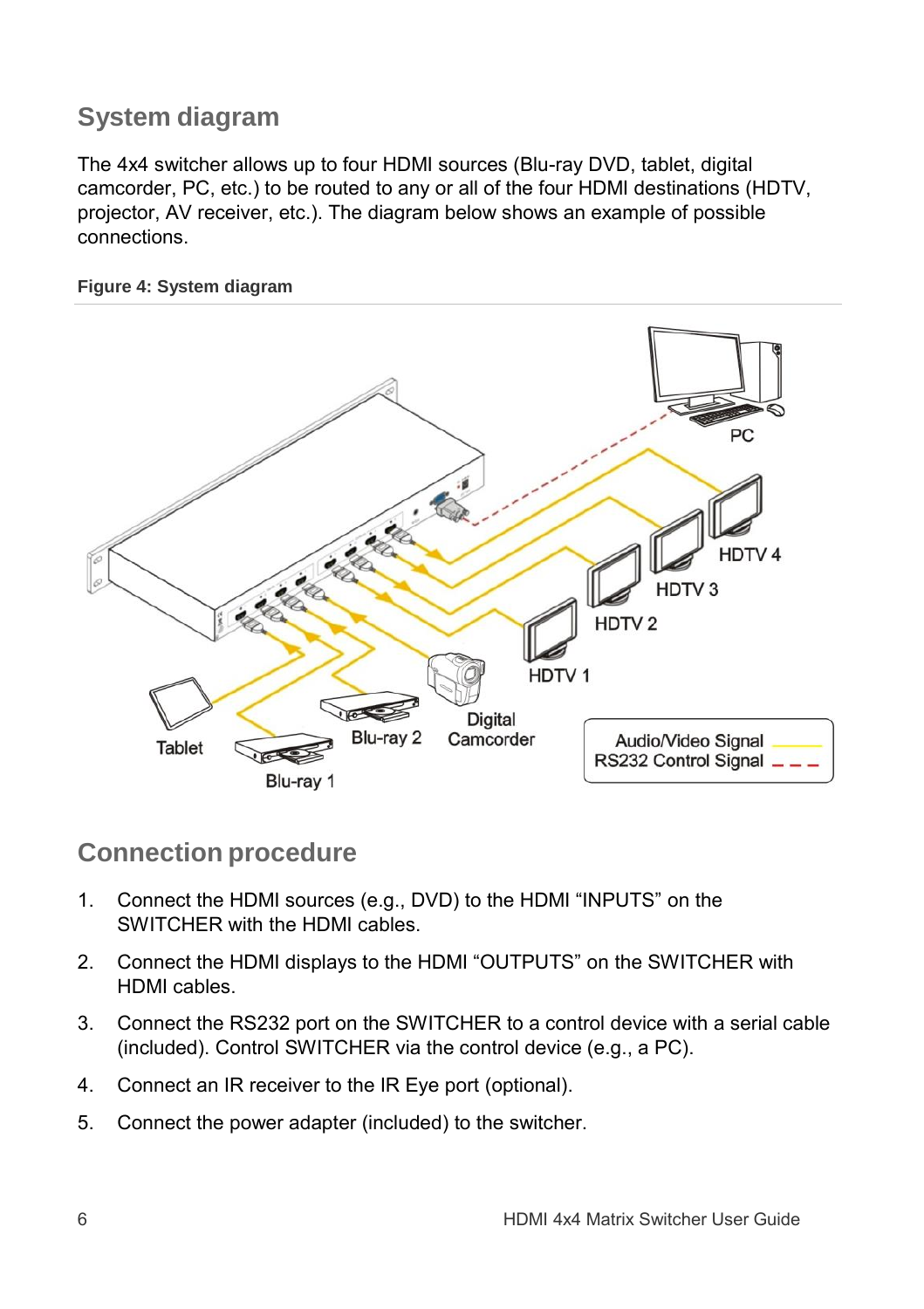# **EDID management**

The switcher has a built-in EDID management database. The EDID management system can handle the handshake automatically, manually, or it can be set to the factory default.

## **EDID automatic handshake**

The EDID data management can communicate with the sources and displays automatically. When the sources and displays are connected to the switcher, they share the EDID/DCC information with the switcher. The communication solution is shown below.

#### **Figure 5: EDID communication**



The EDID database includes the most common display data, but not all. This is due to capability and firmware limitations. You can manually refresh the EDID data to update the EDID database.

### **EDID management of the switcher**

The RS232 commands for EDID management of the switcher includes "EDIDMon." and "EDIDMoff." (Note the period at the end of the command.)

- When the command is correctly sent, all the connected displays appear blank for two to three seconds and then recover. The switcher sends the RS232 feedback command "EDIDMOn." or "EDIDMoff.".
- When the "EDIDMoff." command is sent to the switcher, it will reset to the factory default EDID data.

**Note:** If the output[X] does not connect to an active display, the EDID management takes no action.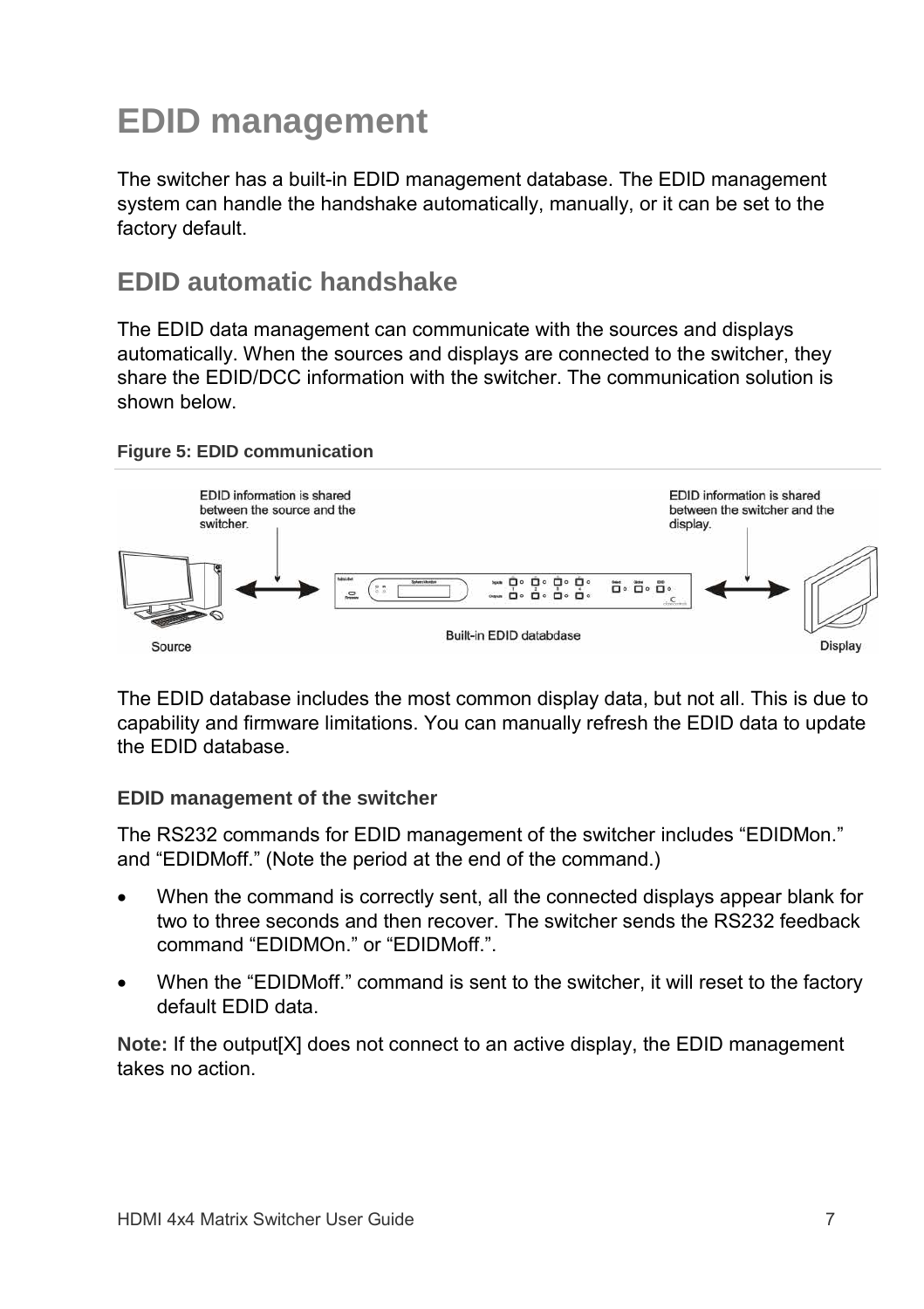# **System applications**

The switcher can be used in both residential and commercial applications when centrally locating the source equipment and displaying HD video in remote locations. The switcher allows the sharing of source content across multiple displays.

# **System operations**

A description of the front panel operations is covered in "Front [panel"](#page-7-0) on page [2.](#page-7-1) Here we give a brief introduction to the system inquiry operations. Press the Select button for three seconds to enter into the System Inquire menu. Refer to the table below for examples of front panel operations.

| <b>Function items</b>                                                     | <b>Example</b>                                    | <b>Description</b>                                                                       |  |
|---------------------------------------------------------------------------|---------------------------------------------------|------------------------------------------------------------------------------------------|--|
| Check the connection<br>1234<br>ln<br>status of inputs<br>YYYY<br>Connect |                                                   | Y means the corresponding port is<br>connected with input device. N means it<br>is not.  |  |
| Check the connection<br>status of outputs                                 | 1234<br>Out<br>YYNN<br>Connect                    | Y means the corresponding port is<br>connected with output device. N means it<br>is not. |  |
| Correspondence between<br>inputs and outputs                              | $2 \t3 \t4$<br>Out<br>1234<br>Input               | Shows the correspondence between the<br>four inputs and four outputs.                    |  |
| Check if the input is with<br><b>HDCP</b>                                 | $2 \t3 \t4$<br>ln<br>1<br>YYYN<br><b>HDCP</b>     | Y means the input signal is with HDCP. N<br>means it is not.                             |  |
| Check if the output is with<br><b>HDCP</b>                                | $2 \quad 3 \quad 4$<br>Out<br>YYYN<br><b>HDCP</b> | Y means the output signal is with HDCP,<br>N means it is not.                            |  |
| Check the output<br>resolution                                            | Resolution<br>1920X1080<br>Out 1                  | Use $\triangle \blacktriangledown$ to check all four output<br>resolutions.              |  |

#### **Table 2: Examples of front panel operations**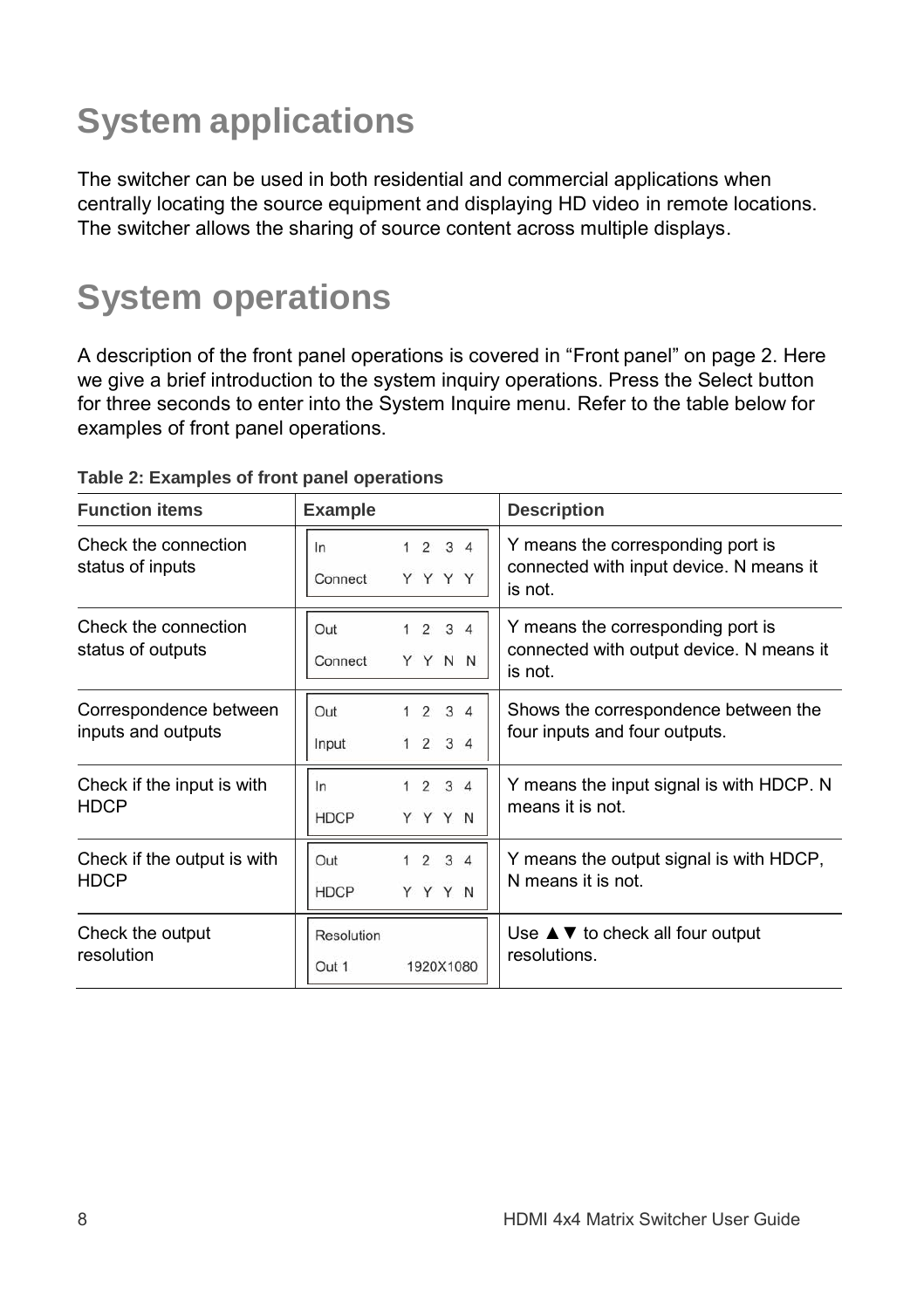# **IR controls**

## **Using the IR remote**

#### **Figure 6: IR remote**



**Note:** A built-in IR or extended IR receiver connected to an IR Eye can control the device with this remote control.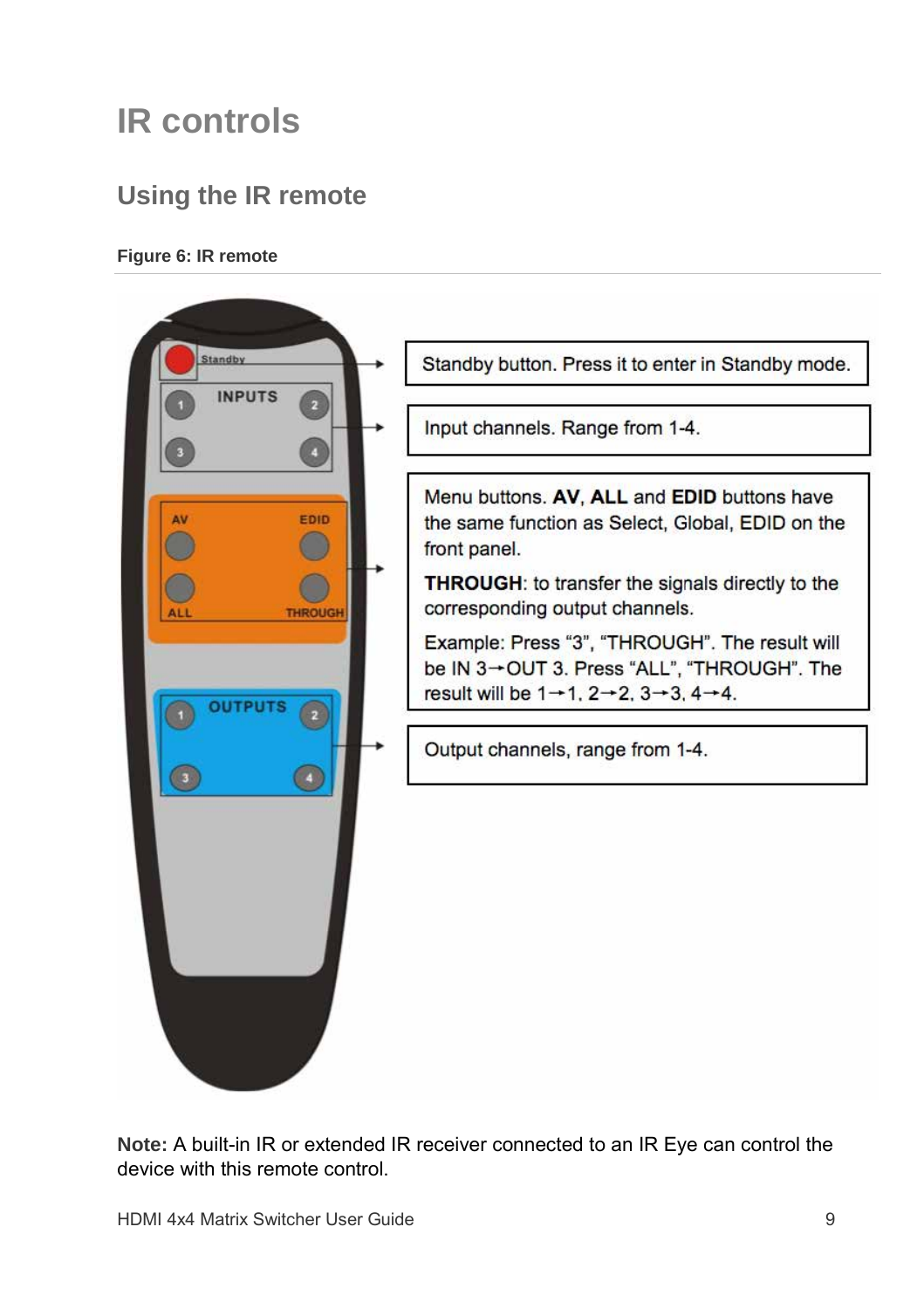# <span id="page-15-0"></span>**Communication protocol and command codes**

Through the RS232 communication port, you can control a device with a baud rate of 2400, 4800, 9600, 19200, 38400, 57600 or 115200.

**Communication protocol**: RS232 communication protocol

Baud rate: 9600 Data bit: 8 Stop bit: 1 Parity bit: none

**Table 3: RS232 command types and codes**

| <b>Command</b><br>types | <b>Command codes</b> | <b>Functions</b>                                                                            |
|-------------------------|----------------------|---------------------------------------------------------------------------------------------|
| System<br>command       | /*Type;              | Inquire the models information.                                                             |
|                         | /%Lock;              | Lock the front panel buttons on the matrix.                                                 |
|                         | /%Unlock;            | Unlock the front panel buttons on the matrix.                                               |
|                         | /^Version:           | Inquire the version of firmware.                                                            |
|                         | /:MessageOff;        | Turn off the feedback command from the COM port. It will<br>only show "Switch OK."          |
|                         | /:MessageOn;         | Turn on the feedback command from the COM port.                                             |
|                         | Demo                 | Switch to Demo mode, 1->1, 2->2, 3->3  and so on. The<br>switching interval is two seconds. |
|                         | Undo.                | To cancel the previous operation.                                                           |
| Operation<br>command    | [x]All.              | Transfer signals from the input channel [x] to all output<br>channels.                      |
|                         | All                  | Transfer all input signals to the corresponding output<br>channels, respectively.           |
|                         | All\$.               | Switch off all the output channels.                                                         |
|                         | $[x]$                | Transfer signals from the input channel [x] to the output<br>channel [x].                   |
|                         | [x]\$.               | Switch off the output channel [x].                                                          |
|                         | [x]@.                | Switch on the output channel [x].                                                           |
|                         | All@.                | Switch on all output channels.                                                              |
|                         | $[x1] V[x2]$ .       | Transfer the AV signal from the input channel [x1] to the<br>output channel [x2].           |
|                         | $[x1] B[x2]$ .       | Transfer the AV and IR signal from the input channel [x1] to<br>the output channel [x2].    |
|                         | Status[x].           | Inquire [x] output statues.                                                                 |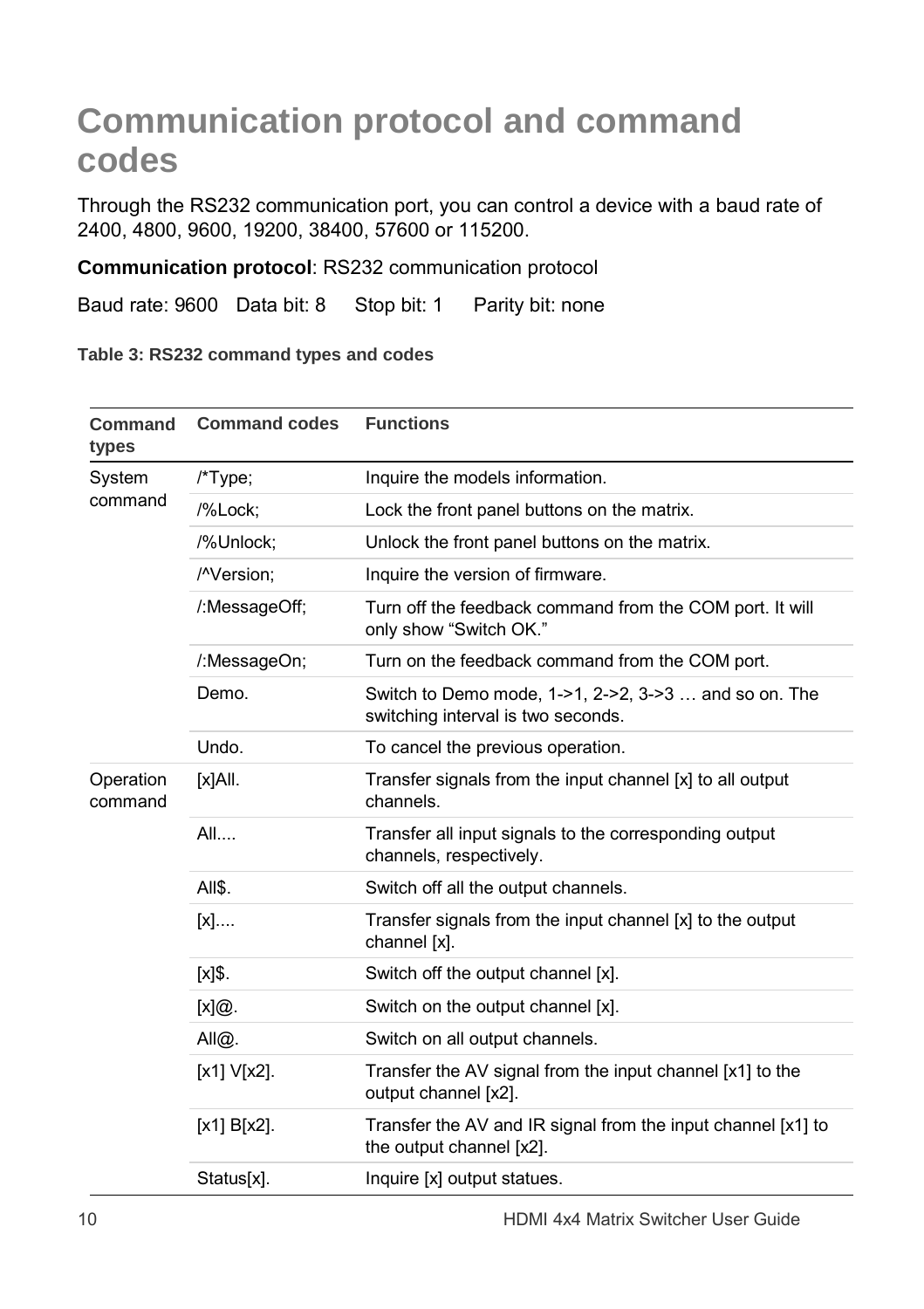|  | Status.           | Inquire all outputs statues one by one.                                                                                                                                                                                                                                                                  |
|--|-------------------|----------------------------------------------------------------------------------------------------------------------------------------------------------------------------------------------------------------------------------------------------------------------------------------------------------|
|  | Save[Y].          | Save the present operation to the preset command [Y],<br>ranges from 0 to 9.                                                                                                                                                                                                                             |
|  | Recall[Y].        | Recall the preset command [Y].                                                                                                                                                                                                                                                                           |
|  | Clear[Y].         | Clear the preset command [Y].                                                                                                                                                                                                                                                                            |
|  | PWON.             | Work in normal mode.                                                                                                                                                                                                                                                                                     |
|  | PWOFF.            | Enter into standby mode and cut off the power supply.                                                                                                                                                                                                                                                    |
|  | STANDBY.          | Enter into standby mode.                                                                                                                                                                                                                                                                                 |
|  | /%[Y]/[X]:[Z].    | HDCP management command. [Y] is for input (value: I) or<br>output (value: O). [X] is the number of one port, if the value of<br>X is ALL (all ports). [Z] is for working status (value: 1 or 0).                                                                                                         |
|  |                   | Y=I & Z=1, means the input port is compliant with HDCP.                                                                                                                                                                                                                                                  |
|  |                   | Y=O & Z=1, means output with HDCP.                                                                                                                                                                                                                                                                       |
|  |                   | Y=I & Z=0, means the input port is not compliant with HDCP.                                                                                                                                                                                                                                              |
|  |                   | Y=O & Z=0, means output without HDCP.                                                                                                                                                                                                                                                                    |
|  | DigitAudioON[x].  | Enable HDMI audio output of port x.                                                                                                                                                                                                                                                                      |
|  |                   | $X=1$ , 2, 3, 4, enable this one port.                                                                                                                                                                                                                                                                   |
|  |                   | X=5, enable all the 4 ports.                                                                                                                                                                                                                                                                             |
|  | DigitAudioOFF[x]. | Disable HDMI audio output of port x.                                                                                                                                                                                                                                                                     |
|  |                   | $X=1$ , 2, 3, 4, disable this one port.                                                                                                                                                                                                                                                                  |
|  |                   | X=5, disable all the 4 ports.                                                                                                                                                                                                                                                                            |
|  | EDIDH[x]B[y].     | Copy the EDID from output port [x] to input port [y].                                                                                                                                                                                                                                                    |
|  |                   | If the EDID data is effective and the audio part supports not<br>only PCM mode, then force-set it to PCM mode. If the EDID<br>data is not effective, then set it as initialized EDID data.                                                                                                               |
|  | EDIDPCM[x].       | Set the audio part of input port [x] to PCM format in EDID<br>database.                                                                                                                                                                                                                                  |
|  | EDIDG[x].         | Get EDID data from the output and display the output port<br>number of X.                                                                                                                                                                                                                                |
|  | EDIDMInit.        | Recover the factory default EDID data.                                                                                                                                                                                                                                                                   |
|  | EDIDM[X]B[Y].     | Manually EDID switching. Copy the EDID data of output[X] to<br>the input[Y].                                                                                                                                                                                                                             |
|  | EDIDUpgrade[x].   | Upgrade EDID data via the RS232 port                                                                                                                                                                                                                                                                     |
|  |                   | $[X]$ is for input port, when the value of X is 5, it means to<br>upgrade to all input ports. When the switcher gets the<br>command, it will show a message to send EDID file (.bin file).<br>Operations will be canceled after 10 seconds. (Note 1)<br>Please cut off all connections of HDBaseT ports. |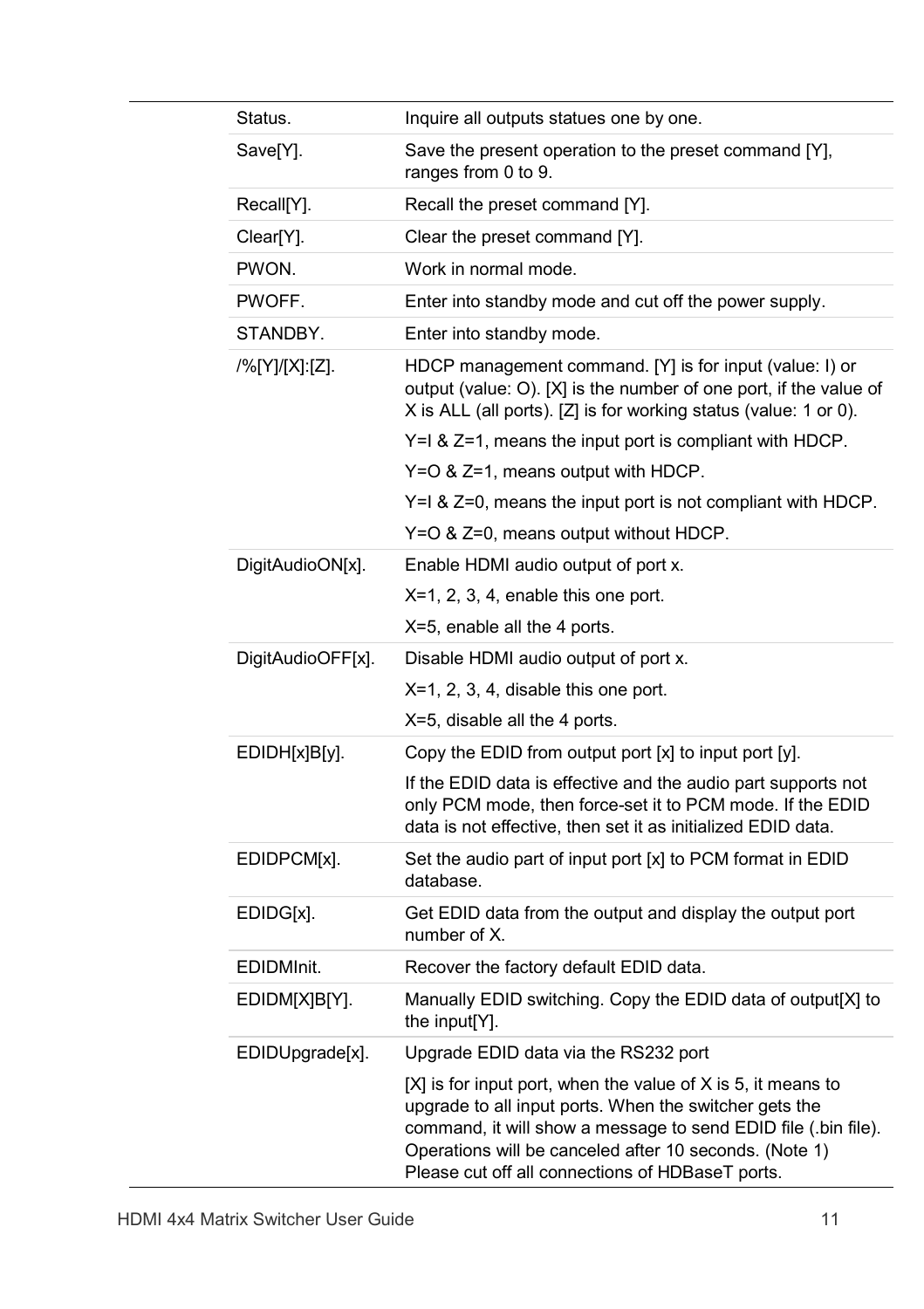|  | UpgradeIntEDID[x]. | Select one type of EDID data and upgrade built-in EDID data.<br>Supports 4 types of EDID data:                                                |  |
|--|--------------------|-----------------------------------------------------------------------------------------------------------------------------------------------|--|
|  |                    | 1.1080P, 2D, PCM2.0                                                                                                                           |  |
|  |                    | 2. 1080P, 2D, 5.1 (audio)                                                                                                                     |  |
|  |                    | 3. 1080P, 3D, PCM2.0                                                                                                                          |  |
|  |                    | 4. 1080P, 3D, 5.1 (audio)                                                                                                                     |  |
|  |                    | $[x] = 1, 2, 3$ or 4                                                                                                                          |  |
|  |                    | When the switcher gets the command, it will show a message<br>to send EDID file (.bin file). Operations will be canceled after<br>10 seconds. |  |
|  | EDID/[x]/[y].      | Set the built-in EDID data of input port [x] to type [y].                                                                                     |  |
|  |                    | The value of [y] is 1, 2, 3, and 4. The EDID data types are<br>same as mentioned above.                                                       |  |
|  | %0801.             | Automatically HDCP management. If input is with HDCP, so<br>is output.                                                                        |  |
|  | %0911              | Reset to factory default.                                                                                                                     |  |
|  | %9961.             | Check the system locking status.                                                                                                              |  |
|  | %9962.             | Check the status while in standby mode.                                                                                                       |  |
|  | %9971.             | Check the connection status of the inputs.                                                                                                    |  |
|  | %9972.             | Check the connection status of the outputs.                                                                                                   |  |
|  | %9973.             | Check the HDCP status of the inputs.                                                                                                          |  |
|  | %9974.             | Check the HDCP status of the outputs.                                                                                                         |  |
|  | %9975.             | Check the switching status.                                                                                                                   |  |
|  | %9976.             | Check the output resolution.                                                                                                                  |  |
|  | %9977.             | Check the status of digital audio of output channels.                                                                                         |  |

#### **Notes**

- Disconnect all the twisted pairs before sending command EDIDUpgrade[X].
- In above commands, the [ ] symbols are for easier reading and do not need to be typed in the actual operation.
- Remember to end the commands with the ending symbols "." and ";".
- Type the command carefully. It is case-sensitive.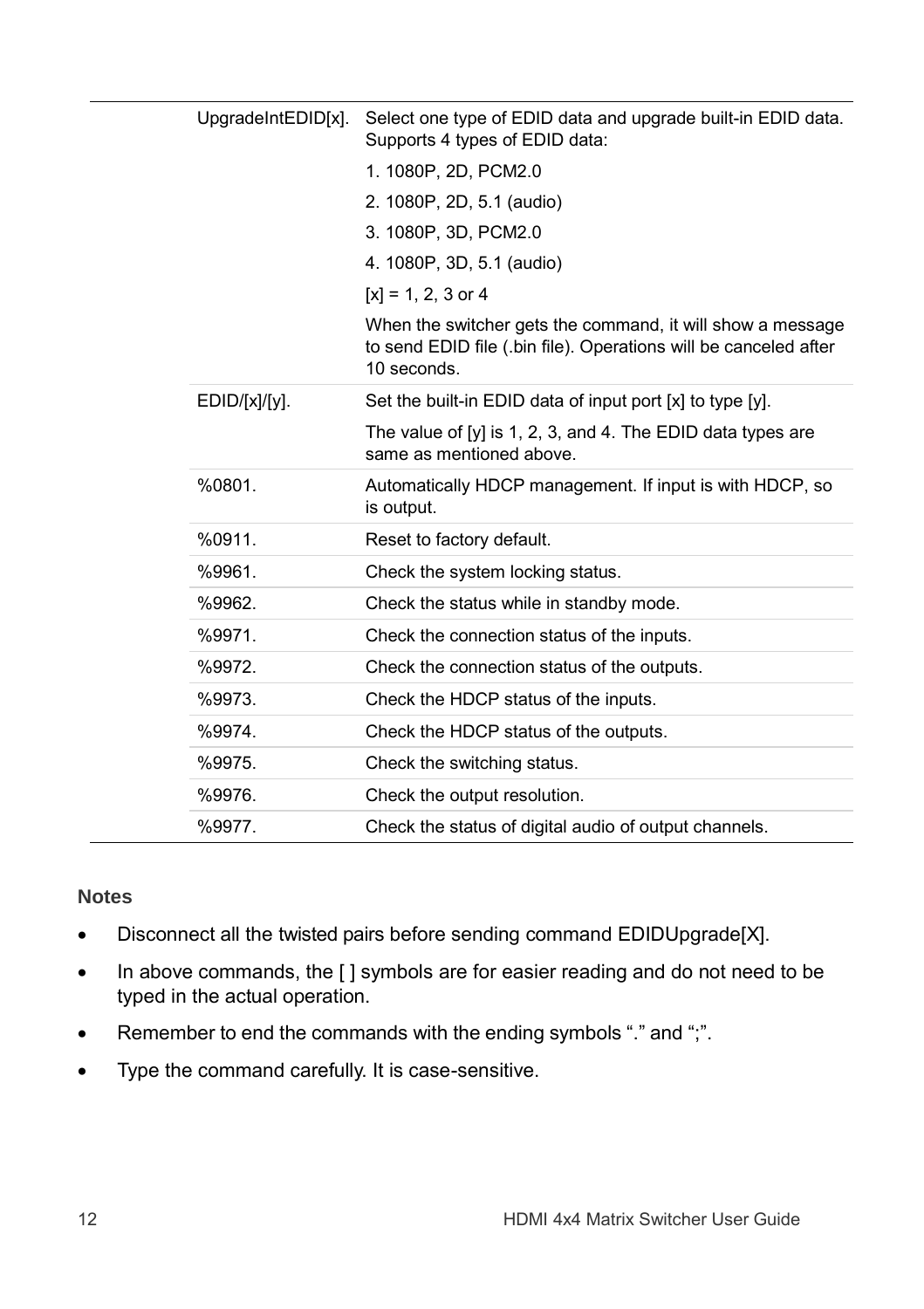# **Specifications**

| <b>Video Input</b>                        |                                                                                                   | <b>Video Output</b>                           |                        |  |
|-------------------------------------------|---------------------------------------------------------------------------------------------------|-----------------------------------------------|------------------------|--|
| Input                                     | <b>HDMI</b>                                                                                       | Output                                        | <b>HDMI</b>            |  |
| Input connector                           | Female HDMI                                                                                       | Output connector                              | Female HDMI            |  |
| Input level                               | T.M.D.S. 2.9 V / 3.3 V                                                                            | Output level                                  | T.M.D.S. 2.9 V / 3.3 V |  |
| Input impedance                           | 100 $\Omega$ (differential)                                                                       | Output impedance                              | $100Ω$ (differential)  |  |
| Video general                             |                                                                                                   |                                               |                        |  |
| Gain                                      | 0 dB                                                                                              | <b>Bandwidth</b>                              | 6.75 Gbit/s            |  |
| Video signal                              | HDMI                                                                                              | Maximum pixel<br>clock                        | <b>225 MHz</b>         |  |
| Resolution range                          | Up to 1920 x 1200 or<br>1080P at 60 Hz                                                            | Switching speed                               | 200 ns (max.)          |  |
| EDID management                           |                                                                                                   | In-built EDID data and manual EDID management |                        |  |
| <b>HDCP</b>                               | Supports HDCP 1.3, auto and manual HDCP management.                                               |                                               |                        |  |
| <b>Control parts</b>                      |                                                                                                   |                                               |                        |  |
| <b>Control Ports</b>                      | 1 IR EYE (black)<br>1 RS232 (9 pin female D)                                                      | Panel Control                                 | Front panel buttons    |  |
| IR                                        | Default IR remote                                                                                 |                                               |                        |  |
| General                                   |                                                                                                   |                                               |                        |  |
| Power supply                              | 12 VDC, 2 A                                                                                       |                                               |                        |  |
| Case dimension<br>$(W \times H \times D)$ | $19.0 \times 1.74 \times 9.3$ (48.28 $\times$ 4.41 $\times$ 23.5 cm)<br>(1U high, full rack wide) |                                               |                        |  |
| Temperature                               | $-4$ to $+158$ <sup>o</sup> F<br>$(-20 \text{ to } +70^{\circ}C)$                                 |                                               |                        |  |
| Humidity                                  | 10% to 90%                                                                                        |                                               |                        |  |
|                                           |                                                                                                   |                                               |                        |  |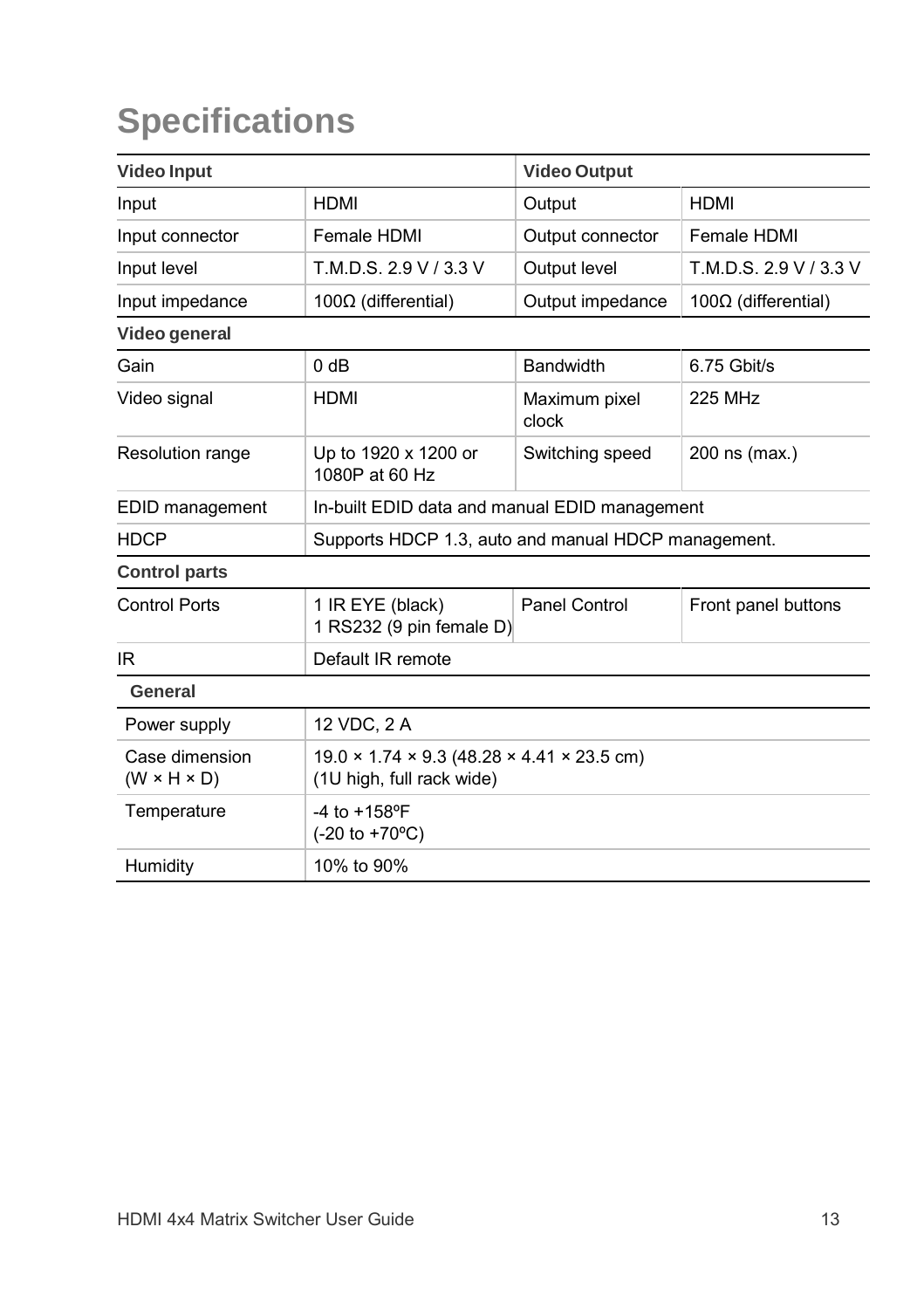# **Panel drawing**

#### **Figure 7: Panel drawing of the HDMI 4x4 switcher**



# **Troubleshooting and maintenance**

 When there is color loss or no video signal output, ensure that the cables are well connected, or not broken.

.<br>Prvi

 $782.425$ 

- When EDID management does not work normally, the HDMI cable may be broken at the output end.
- When switching, there is a blank screen on the display, the display may not support the resolution of the video source. Switch again or manage the EDID data manually to make the resolution of the video source automatically comply with the output resolution.
- When a user cannot control the switcher by computer through its COM port, check the COM port number in the software. Make sure the COM port is in good condition and the communication protocol is correct.
- When switching and there is no output image:
	- Ensure there is a signal at the input and the output.
	- Ensure the output port number is the same as the controlled output port.
	- Ensure the input/output cables are not broken, or the connectors are loose. Try another cable.
- If the static becomes stronger when connecting the video/audio connectors, check the grounding and make sure it is well connected, as it could damage the switcher.
- If you cannot control the switcher through the RS232 port, front panel buttons, or the IR remote, the unit may be broken. Return it to the dealer for repair.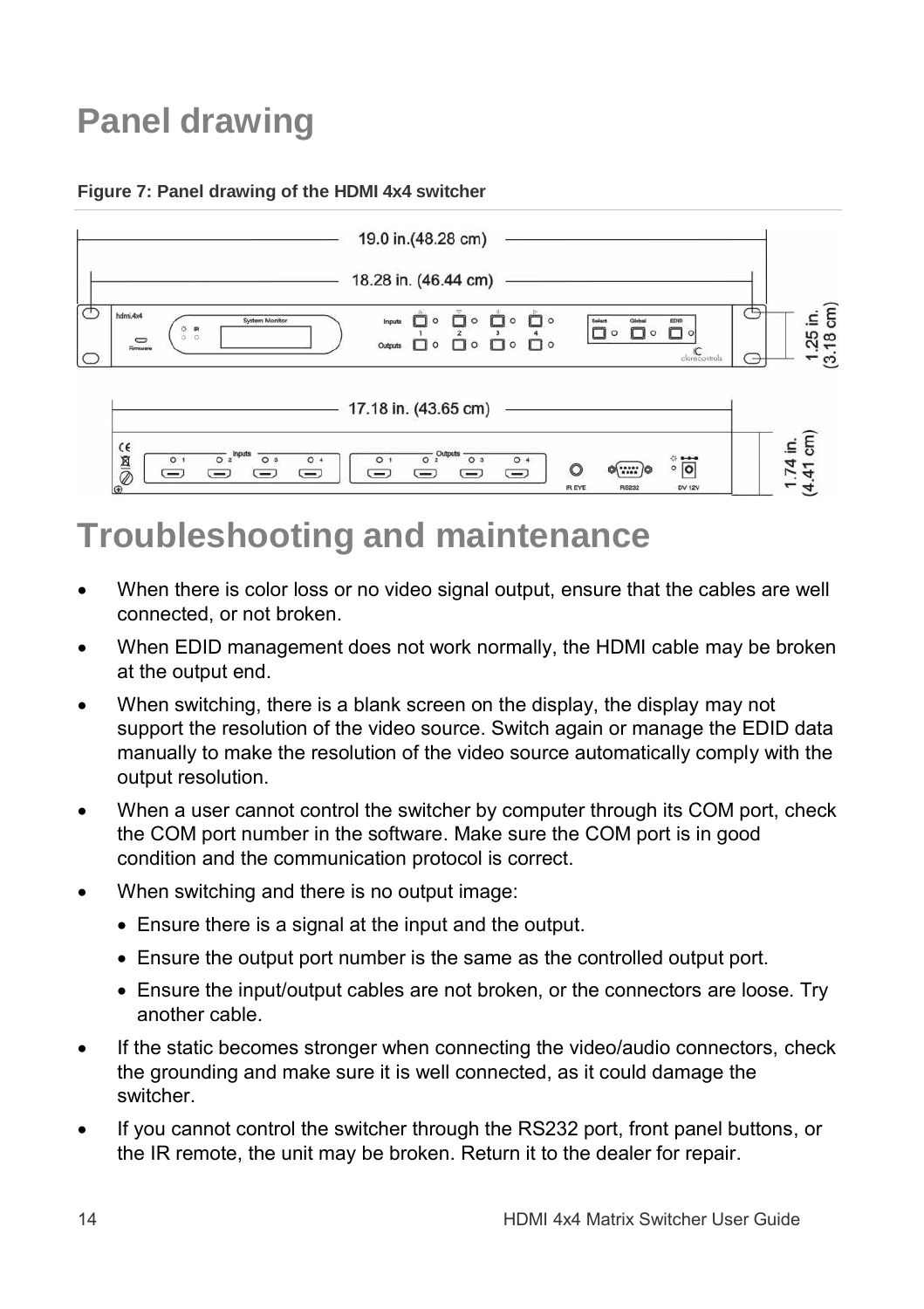# **Safety operation guide**

To guarantee the reliable operation of the equipment and safety of the staff, please follow the procedures listed below.

- The system must be grounded properly. Do not use two blades plugs. Ensure the supply voltage is in the correct range of 100~240 V and from 50~60 Hz.
- Do not locate the device in a place that is abnormally hot or cold or does not have proper temperature control and ventilation.
- The device generates heat when running. Its environment should be well ventilated to prevent damage caused by overheating.
- Disconnect power in humid weather, or when left unused for long periods.
- Before making or removing any connections to the device, ensure that the power supply has been disconnected.
- Do not attempt to open the enclosure of the equipment. Do not attempt any repairs. There are no user-serviceable parts inside. Any attempt to open the equipment will result in a complete void of any warranty and may result in serious injury or death.
- Do not splash any chemical substances or liquids on or around the equipment.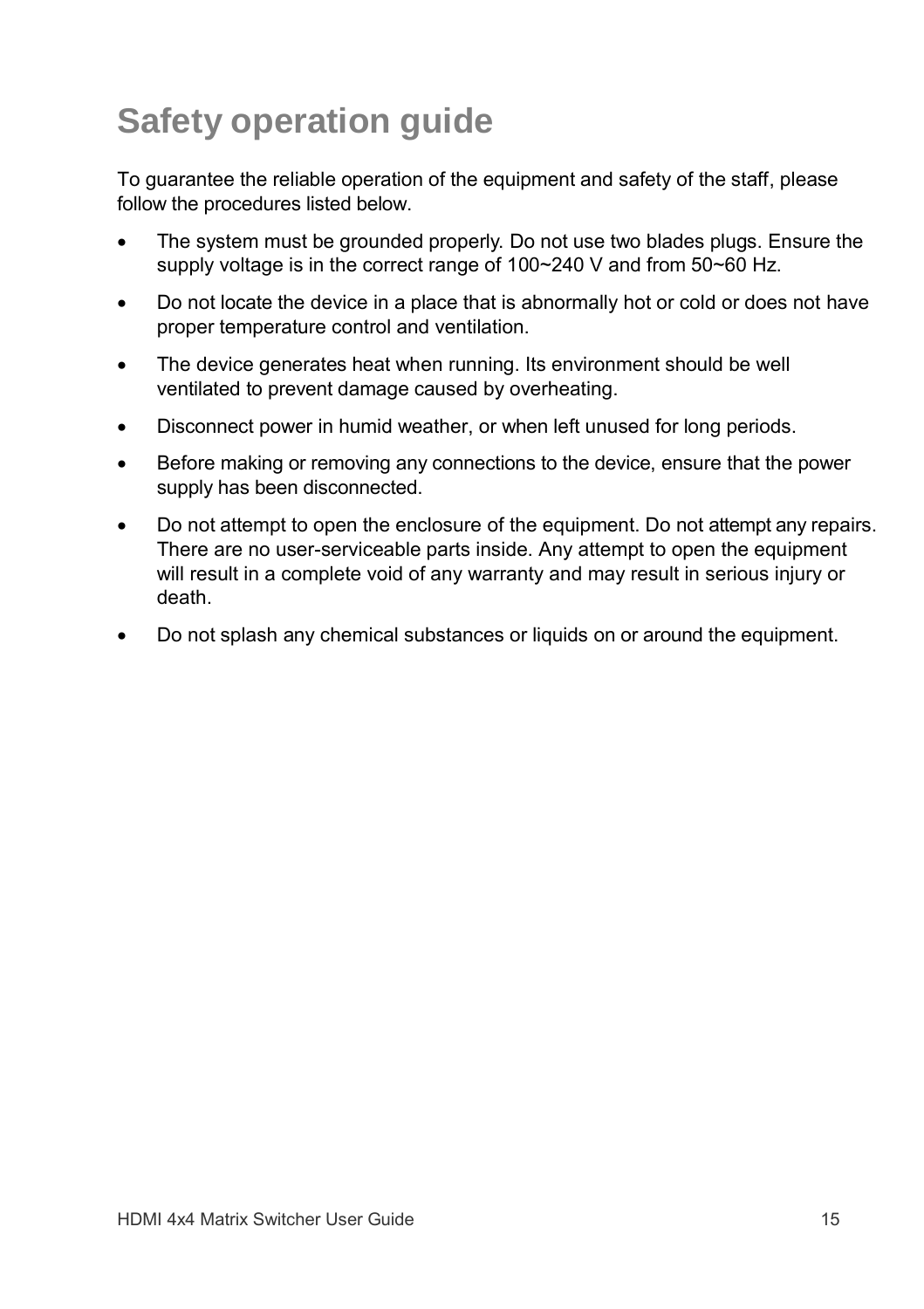# **After-sales service**

- If there appears to be problems when using the device(s), refer to the "Troubleshooting and maintenance" section in this manual.
- You can contact Customer Support at http://support.clarecontrols.com. Please be ready to provide the following information.
	- Product model number, version and serial number.
	- Detailed description of the trouble issues.
	- Description of all connections and third-party equipment being used.
- If, during the warranty period, the unit cannot be repaired, a suitable replacement will be issued. Replacement units will be comparable to the original. However, due to potential design changes over time, replacement units may not be identical to the unit replaced.

## **Warranty information**

Clare Controls offers a three (3) year limited warranty on original Clare Controls components, from the date of shipment from Clare Controls. To view complete limited warranty details, including limitations and exclusions, [www.clarecontrols.com/warranty.](http://www.clarecontrols.com/warranty)